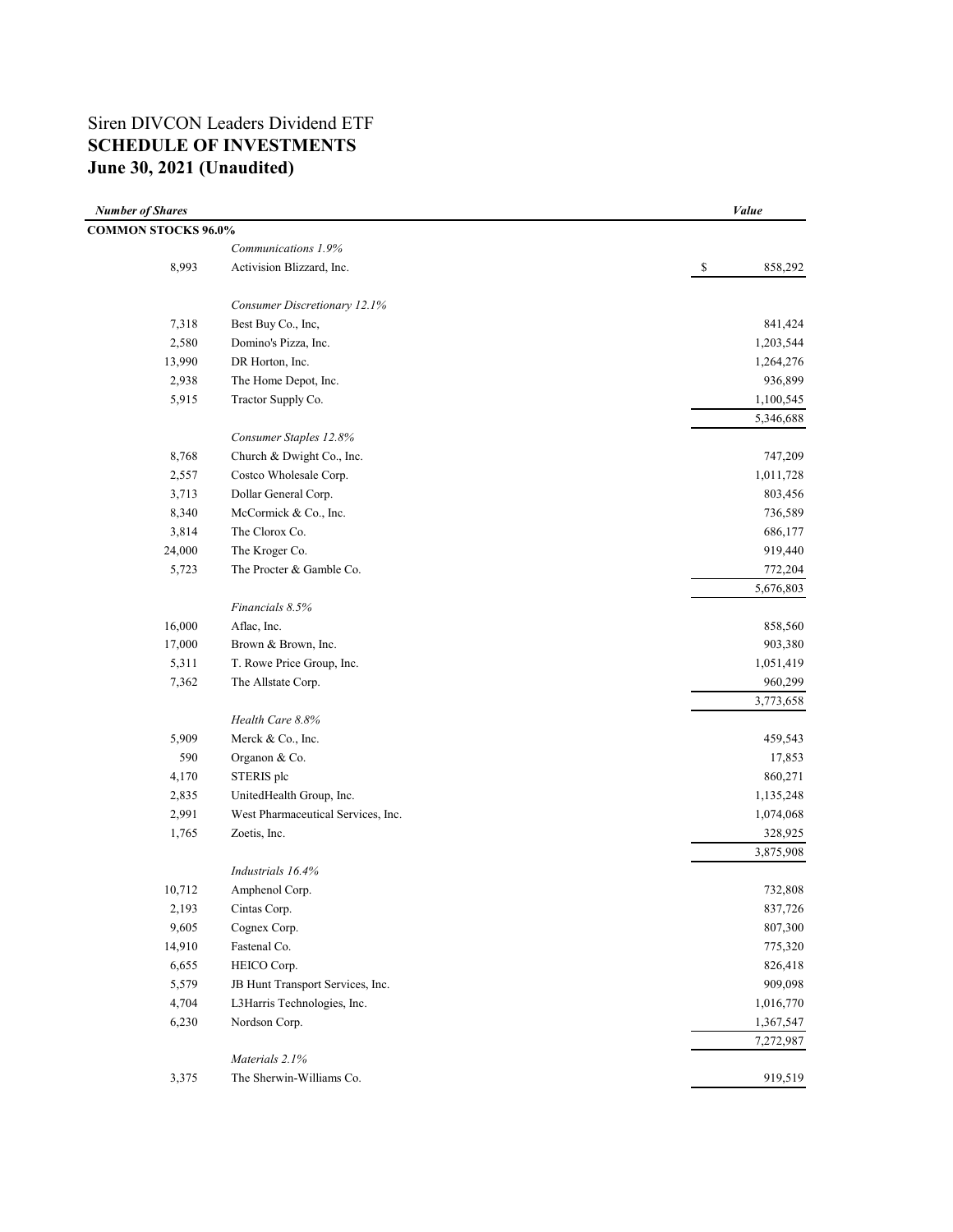# Siren DIVCON Leaders Dividend ETF **SCHEDULE OF INVESTMENTS June 30, 2021 (Unaudited) (Continued)**

| Technology 33.4%<br>6,410<br>Apple, Inc.<br>7,957<br>Booz Allen Hamilton Holding Corp.<br>2,249<br>FactSet Research Systems, Inc.<br>14,600<br>Intel Corp.<br>2,267<br>Intuit, Inc.<br>4,743<br>Jack Henry & Associates, Inc.<br>3,047<br>KLA Corp.<br>Lam Research Corp.<br>1,606<br>MarketAxess Holdings, Inc.<br>1,348<br>3,709<br>Microsoft Corp.<br>2,886<br>Moody's Corp.<br>1,428<br>NVIDIA Corp.<br>2,592<br>S&P Global, Inc.<br>Skyworks Solutions, Inc.<br>5,476<br>6,528<br>Teradyne, Inc.<br>4,893<br>Texas Instruments, Inc.<br><b>Total Common Stocks</b><br>(Cost \$31,663,189)<br><b>MONEY MARKET FUNDS 3.9%</b><br>1,710,170<br>First American Government Obligations Fund 0.026% (a)<br><b>Total Money Market Funds</b><br>(Cost \$1,710,170)<br><b>Total Investments 99.9%</b><br>(Cost \$33,373,359) | <b>Number of Shares</b> |                                            | Value      |
|--------------------------------------------------------------------------------------------------------------------------------------------------------------------------------------------------------------------------------------------------------------------------------------------------------------------------------------------------------------------------------------------------------------------------------------------------------------------------------------------------------------------------------------------------------------------------------------------------------------------------------------------------------------------------------------------------------------------------------------------------------------------------------------------------------------------------|-------------------------|--------------------------------------------|------------|
|                                                                                                                                                                                                                                                                                                                                                                                                                                                                                                                                                                                                                                                                                                                                                                                                                          |                         |                                            |            |
|                                                                                                                                                                                                                                                                                                                                                                                                                                                                                                                                                                                                                                                                                                                                                                                                                          |                         |                                            | 877,914    |
|                                                                                                                                                                                                                                                                                                                                                                                                                                                                                                                                                                                                                                                                                                                                                                                                                          |                         |                                            | 677,777    |
|                                                                                                                                                                                                                                                                                                                                                                                                                                                                                                                                                                                                                                                                                                                                                                                                                          |                         |                                            | 754,787    |
|                                                                                                                                                                                                                                                                                                                                                                                                                                                                                                                                                                                                                                                                                                                                                                                                                          |                         |                                            | 819,644    |
|                                                                                                                                                                                                                                                                                                                                                                                                                                                                                                                                                                                                                                                                                                                                                                                                                          |                         |                                            | 1,111,215  |
|                                                                                                                                                                                                                                                                                                                                                                                                                                                                                                                                                                                                                                                                                                                                                                                                                          |                         |                                            | 775,528    |
|                                                                                                                                                                                                                                                                                                                                                                                                                                                                                                                                                                                                                                                                                                                                                                                                                          |                         |                                            | 987,868    |
|                                                                                                                                                                                                                                                                                                                                                                                                                                                                                                                                                                                                                                                                                                                                                                                                                          |                         |                                            | 1,045,024  |
|                                                                                                                                                                                                                                                                                                                                                                                                                                                                                                                                                                                                                                                                                                                                                                                                                          |                         |                                            | 624,919    |
|                                                                                                                                                                                                                                                                                                                                                                                                                                                                                                                                                                                                                                                                                                                                                                                                                          |                         |                                            | 1,004,768  |
|                                                                                                                                                                                                                                                                                                                                                                                                                                                                                                                                                                                                                                                                                                                                                                                                                          |                         |                                            | 1,045,800  |
|                                                                                                                                                                                                                                                                                                                                                                                                                                                                                                                                                                                                                                                                                                                                                                                                                          |                         |                                            | 1,142,543  |
|                                                                                                                                                                                                                                                                                                                                                                                                                                                                                                                                                                                                                                                                                                                                                                                                                          |                         |                                            | 1,063,886  |
|                                                                                                                                                                                                                                                                                                                                                                                                                                                                                                                                                                                                                                                                                                                                                                                                                          |                         |                                            | 1,050,023  |
|                                                                                                                                                                                                                                                                                                                                                                                                                                                                                                                                                                                                                                                                                                                                                                                                                          |                         |                                            | 874,491    |
|                                                                                                                                                                                                                                                                                                                                                                                                                                                                                                                                                                                                                                                                                                                                                                                                                          |                         |                                            | 940,924    |
|                                                                                                                                                                                                                                                                                                                                                                                                                                                                                                                                                                                                                                                                                                                                                                                                                          |                         |                                            | 14,797,111 |
|                                                                                                                                                                                                                                                                                                                                                                                                                                                                                                                                                                                                                                                                                                                                                                                                                          |                         |                                            |            |
|                                                                                                                                                                                                                                                                                                                                                                                                                                                                                                                                                                                                                                                                                                                                                                                                                          |                         |                                            | 42,520,966 |
|                                                                                                                                                                                                                                                                                                                                                                                                                                                                                                                                                                                                                                                                                                                                                                                                                          |                         |                                            |            |
|                                                                                                                                                                                                                                                                                                                                                                                                                                                                                                                                                                                                                                                                                                                                                                                                                          |                         |                                            | 1,710,170  |
|                                                                                                                                                                                                                                                                                                                                                                                                                                                                                                                                                                                                                                                                                                                                                                                                                          |                         |                                            |            |
|                                                                                                                                                                                                                                                                                                                                                                                                                                                                                                                                                                                                                                                                                                                                                                                                                          |                         |                                            | 1,710,170  |
|                                                                                                                                                                                                                                                                                                                                                                                                                                                                                                                                                                                                                                                                                                                                                                                                                          |                         |                                            |            |
|                                                                                                                                                                                                                                                                                                                                                                                                                                                                                                                                                                                                                                                                                                                                                                                                                          |                         |                                            | 44,231,136 |
|                                                                                                                                                                                                                                                                                                                                                                                                                                                                                                                                                                                                                                                                                                                                                                                                                          |                         | Other Assets in Excess of Liabilities 0.1% | 20,430     |
| TOTAL NET ASSETS 100.0%<br>S                                                                                                                                                                                                                                                                                                                                                                                                                                                                                                                                                                                                                                                                                                                                                                                             |                         |                                            | 44,251,566 |

(a) 7-day net yield at June 30, 2021.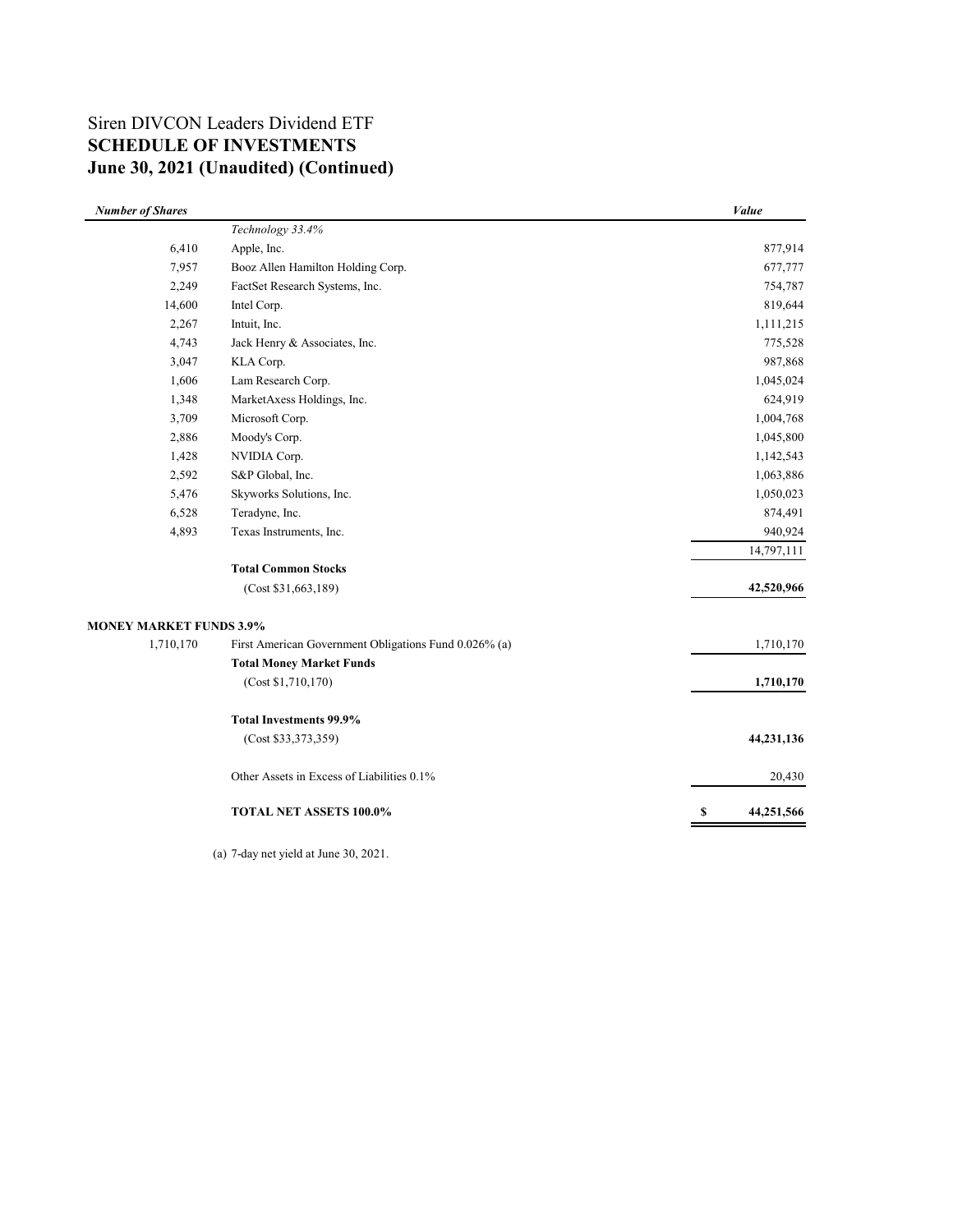### **Siren ETF Trust – Notes to Quarterly Schedules of Investments** June 30, 2021 (Unaudited)

### **Investment Valuation**

The net asset value ("NAV") per share of the Fund is calculated each business day as of the close of regular trading on the New York Stock Exchange ("NYSE"), generally 4:00 p.m., Eastern Time. The NAV per share of the Fund is calculated by dividing the sum of the value of the securities held by the Fund, plus cash and other assets, minus all liabilities (including estimated accrued expenses) by the total number of shares outstanding for the Fund, rounded to the nearest cent. The Fund's shares will not be priced on the days on which the NYSE is closed for trading. The offering and redemption price per share for the Fund is equal to the NAV per share.

Securities held by the Fund are valued at market quotations when reliable market quotations are readily available. Exchange traded securities and instruments (including equity securities, depositary receipts and ETFs) are generally valued at the last reported sale price on the principal exchange on which such securities are traded (at the NASDAQ Official Closing Price for NASDAQ listed securities), as of the close of regular trading on the NYSE on the day the securities are being valued or, if there are no sales, at the mean of the most recent bid and asked prices. Over-the-counter ("OTC") securities and instruments not traded on an exchange are generally valued at the last traded price. In the absence of a recorded transaction sale price or if the last sale price is unavailable, OTC securities are valued at the mean between last bid and ask, as quoted. If an ask price for an OTC security is unavailable, the last bid price is used. Such valuations would typically be categorized as Level 1 or Level 2 in the fair value hierarchy described below.

When reliable market quotations are not readily available, securities are priced at their fair value in accordance with the Trust's valuation procedures, which were approved by the Trustees. The Fund may use fair value pricing in a variety of circumstances, including but not limited to, situations when the value of a Fund's security has been materially affected by events occurring after the close of the market on which such security is principally traded (such as a corporate action or other news that may materially affect the price of such security) or trading in such security has been suspended or halted. Such valuations would typically be categorized as Level 2 or Level 3 in the fair value hierarchy described below. Fair value pricing involves subjective judgments and it is possible that a fair value determination for a security is materially different than the value that could be realized upon the sale of such security. In addition, fair value pricing could result in a difference between the prices used to calculate a Fund's NAV and the prices used by the Fund's target Index. This may adversely affect a Fund's ability to track its Target Index.

The Fund discloses the fair market value of its investments in a hierarchy that distinguishes between: (1) market participant assumptions developed based on market data obtained from sources independent of the Fund (observable inputs) and (2) the Fund's own assumptions about market participant assumptions developed based on the best information available under the circumstances (unobservable inputs). The three levels defined by the hierarchy are as follows:

• Level 1 — Quoted prices in active markets for identical assets.

• Level 2 — Other significant observable inputs (including quoted prices for similar securities, interest rates, prepayment speeds, credit risk, etc.).

• Level 3 — Significant unobservable inputs (including the Fund's own assumptions in determining the fair value of investments). The inputs or methodology used for valuing securities are not necessarily an indication of the risk associated with investing in those securities.

The following is a summary of the inputs used to value the Siren DIVCON Leaders Dividend ETF's investments as of June 30, 2021: